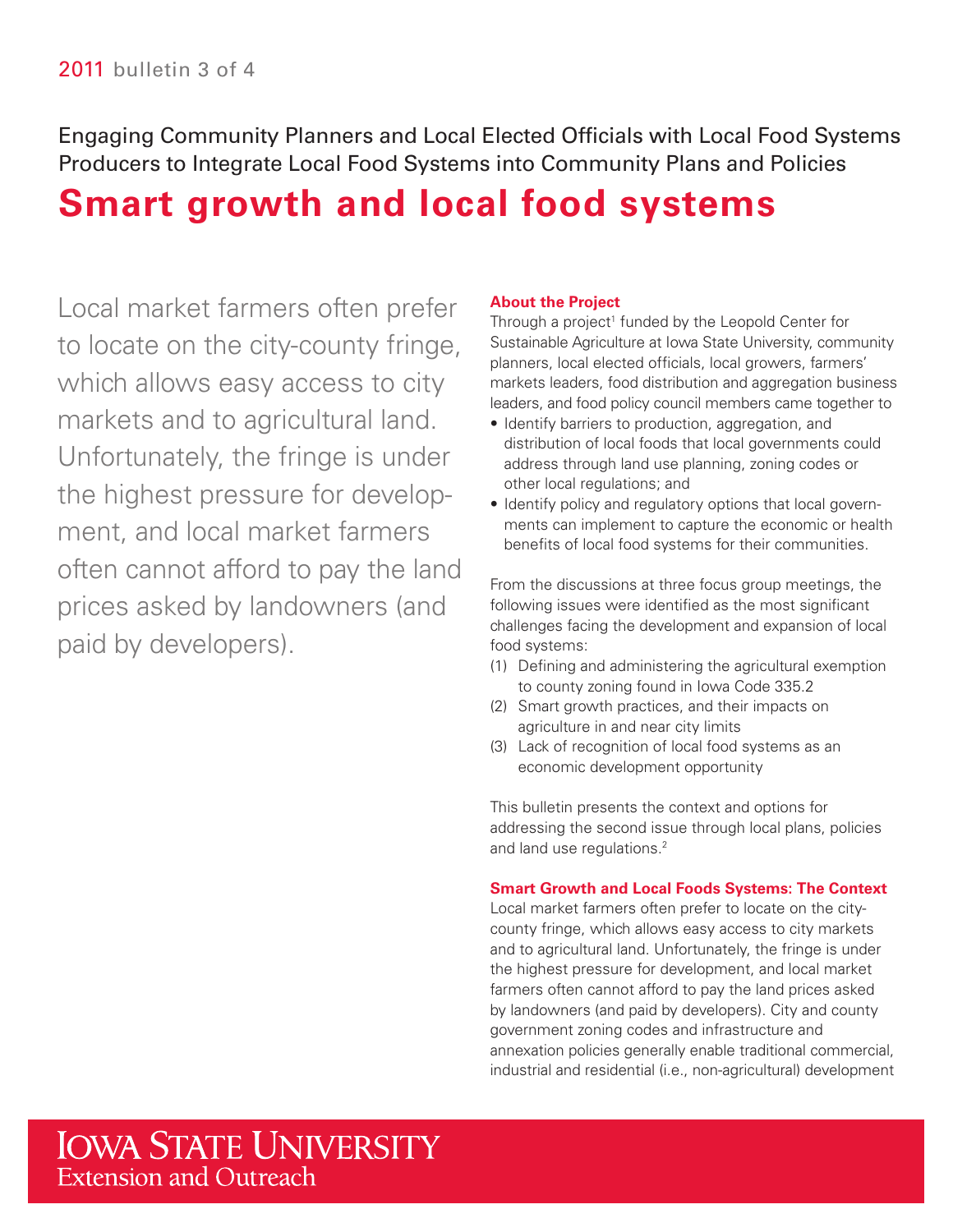on the fringe with few barriers because local governments benefit from the increased tax revenue that such development brings.

Other local market producers see benefits in locating within city limits, bringing them even closer to potential markets. In many struggling cities, such as Detroit and Cleveland, urban agriculture operations have been actively promoted as a way to put abandoned, underutilized land to productive use. In cities that are not seeing the same level of decline, however, local officials prefer to pursue infill development strategies— redeveloping vacant and underutilized parcels—rather than putting those parcels to agricultural use. "Smart Growth" planning policies favor redevelopment because in the long run it is more economically efficient to direct development to locations where public infrastructure (sewer, water, roads) is already in place, rather than to locations where the municipality would need to add these services. These efficiencies, along with the increased tax revenue brought by development, outweigh current interests in promoting urban agriculture. Moreover, in older urban areas contaminated soils pose additional barriers to agriculture on vacant lots.

 agriculture require the recognition that the local food system The pressures for development inside the city limits and on the fringe push local market farms further from urban areas. This drives up local food growers' costs of transporting products from the farm to the market, and reduces the potential to draw consumers to the farm for on-site sales and marketing events. Increased distance also weakens the special link that local food advocates say often exists between producers and regular customers, especially for Community-Supported Agriculture (CSA) subscription producers. Greater efforts to foster urban can be a key component to public health and neighborhood revitalization, and the development of policies and codes that incentivize or at least enable urban farms, community gardens, and small-scale production on residential owneroccupied lots.

# **Smart Growth and Local Foods Systems: Policy and Regulatory Responses**

 long way towards preserving land for local food production In the face of pressure to convert agricultural lands to residential, commercial, and industrial development, local governments must make explicit policy commitments to preserve agricultural land on the city-county fringe. The inclusion of land for small, market farms in city and county comprehensive plans and zoning regulations could go a and also protect open space without the use of public funds. Local governments can encourage subdivision developments that cluster dwellings together and leave more open area for local agriculture, which has the added

 as younger generations may be more open to non-traditional value of maintaining gains in tax revenues. Planners can encourage these policy changes while also advocating increased emphasis on long-term preservation of agriculture as a community asset. Such a focus may become increasingly valuable to communities in the future development designs.

 and accommodate marketing activities—basic infrastructure In addition to planning for agriculture on the fringe, cities can encourage local food production within city limits. While Iowa cities are largely positive environments for gardeners, few cities understand or make adequate provisions for the needs of urban farming. Recreational gardening can be a good use of surplus parkland or vacant lots. Cities such as Des Moines, Ankeny, and Ames have supported community associations to establish gardens by advising leaders, preparing the ground, and providing water access. While personal and hobby gardening provides some of the cultural and health benefits of local food systems, farmers/growers— who are in the business of growing food and selling it locally for a profit-are essential for communities that wish to capture the economic benefits. While urban farming is often more intensive than gardening and some urban farmers need larger plot sizes, the primary difference is that farmers sell a large portion of their produce, as contrasted to personal or hobby gardening. This means that cities need to enable such as on-site stalls or truck garden options—for urban farming to be profitable.

### **Smart Growth and Local Foods Systems: Example Policies and Regulations**

 including Minneapolis, Minnesota; Cleveland, Ohio; Oakland, As Iowa communities continue to interact with and expand local food systems, planners and local elected officials could learn from innovative responses both within and outside of the state. Example plans, polices, and ordinances from around the country have been identifed that address some of the issues raised during focus group discussions California; Dane County and Madison, Wisconsin; the State of Michigan; and the American Planning Association.

# Local Plans and Policies, Protecting and Promoting Local Food Systems through

 The Minneapolis Urban Agriculture Policy Plan was devel- oped over two years by the Department of Community Planning and Economic Development, Planning Division, with the input of a wide variety of food-system stakeholders. The plan grew out of the 2009 Homegrown Minneapolis Report and was adopted by the Minneapolis city council on April 15, 2011. The plan itself is a high quality example of protecting and promoting local food systems in local plans. A few recommendations in the Urban Agriculture Policy Plan speak to the inclusion of food systems-related goals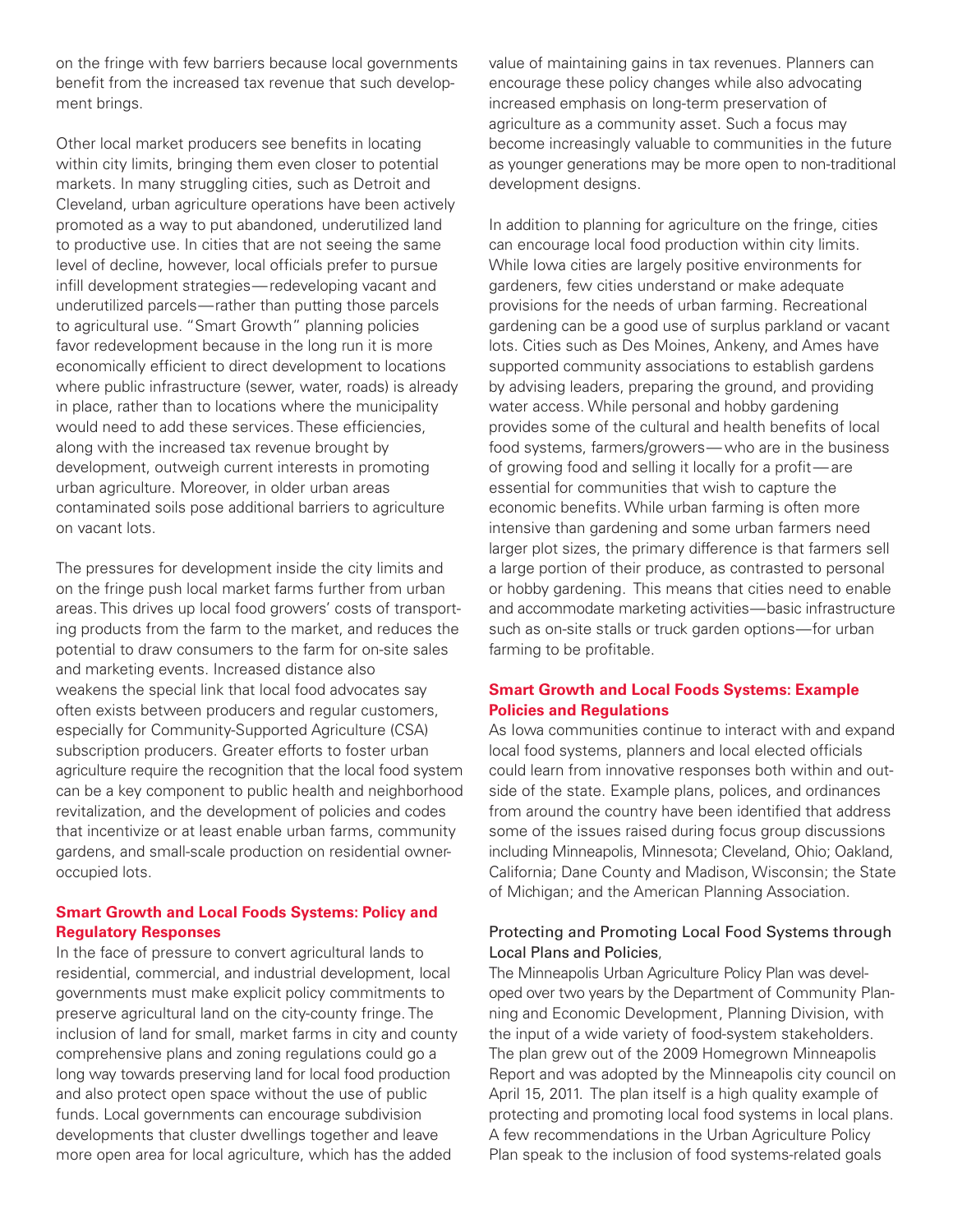in other Minneapolis planning documents:

 lease more parcels that are not desirable for develop-• Review the city inventory of public lands and sell and ment, but are well-suited to urban agriculture.

- Specifically incorporate urban agriculture uses into longrange planning efforts for conservation lands, park lands, and open space areas.
- Consider farmers' markets, urban farms, market gardens, and community gardens for inclusion when small-area plans are developed.

 The Michigan Good Food Access for Families and Commun- Council of Michigan, and the Michigan Food Policy Council. The Good Food Access report was fnalized in January 2011 planning recommendations in the report were the following: ities report was produced by a coalition of food-system stakeholders led by the C.S. Mott Group of Sustainable Food Systems at Michigan State University, the Food Bank and presented to state and local governments. Among the

- community development, working with local food systems • Integrate local food systems and good food access into planning for housing, transportation, employment, and councils to help manage the additional workload.
- Enable and encourage community gardening on vacant city-owned land and the establishment of communit gardens by connecting gardeners with university extension and local nonprofit organizations for technical assistance and seed money.

 degrees, planning for local food systems. In a presentation table Mark Olinger, Community Development Director for Madison, Wisconsin has undertaken a number of planning efforts since the late 1980s that have included, in varying made at the 2009Town/Craft Local Food Systems roundthe city of Madison, highlighted the most relevant policy recommendations from these planning documents:

- Identify access to food as an important policy goal in the comprehensive plan.
- Assess the need for neighborhood grocery stores and the suitability of blighted parcels for such stores.
- Actively pursue recruitment of and financial assistance for grocery stores willing to locate in needed areas.
- Develop policies that place high priority on creating permanent sites for farmers' markets and urban agriculture.
- Encourage community gardens that are operated, sustained, and developed as neighborhood focal points.
- • Identify and map agricultural operations within city limits. Maintain existing operations by helping farmers access incentive programs that will help them continue farming.
- • Identify areas on the city's periphery suitable for longterm preservation for diverse agricultural enterprises.
- Support Dane County's numerous efforts to promote the sale of foods grown in Dane County.

• Strive to create one community garden site for every 2,000 households in Madison.

Other policies discovered for this project include:

- Several cities have established differential water rates for urban agriculture users.
- An increasing number of cities are establishing city food policy councils or contributing funds to existing councils.
- At least three cities use Community Development Block Grant (CDBG) funds to develop urban agriculture projects.
- Many cities provide logistical, marketing or other support to local farmers markets, either through a local economic development agency or in cooperation with the local extension office.

# Protecting and Promoting Local Food Systems in Local Zoning Codes

 codes to promote local foods has mushroomed. As a result, Over the last five years the number of cities and counties across the nation that have amended local development the code amendments being adopted are increasingly diverse and innovative. Some of the common (and not so common) alternatives uncovered for this project include

- Allowing market gardens in multi-family, commercial, industrial, and urban garden districts, and requiring fencing or landscaping as buffers where necessary;
- Allowing market gardens to be located on rooftops in high-density residential districts;
- maximum height and minimum setback requirements for • Allowing for planting beds in front yards and developing planting beds;
- • Including market gardens as allowable outdoor operations in home occupation standards;
- Including hoop houses as an enumerated accessory use with development standards in residential zones;
- Allowing limited small livestock raising within city limits, but doing so with appropriate restrictions such as maximum numbers of animals, setbacks, minimum lot sizes, and permits to insure responsible animal husbandry that is compatible with surrounding land uses;
- • Allowing small-scale apiaries (bee houses with beehives) with appropriate development standards in residential zones;
- Establishing an urban garden zoning district that specifies permitted structures and uses for sites zoned as urban gardens; and
- Adopting small acreage farming zones, located on the fringe of cities, in county zoning codes.

# **Conclusion**

City and county planners are well-positioned in local government to provide insight on regulatory issues that must be addressed and can help pave the way for integrating local food systems into comprehensive plans and policies. Local elected officials play a crucial role as policy makers in